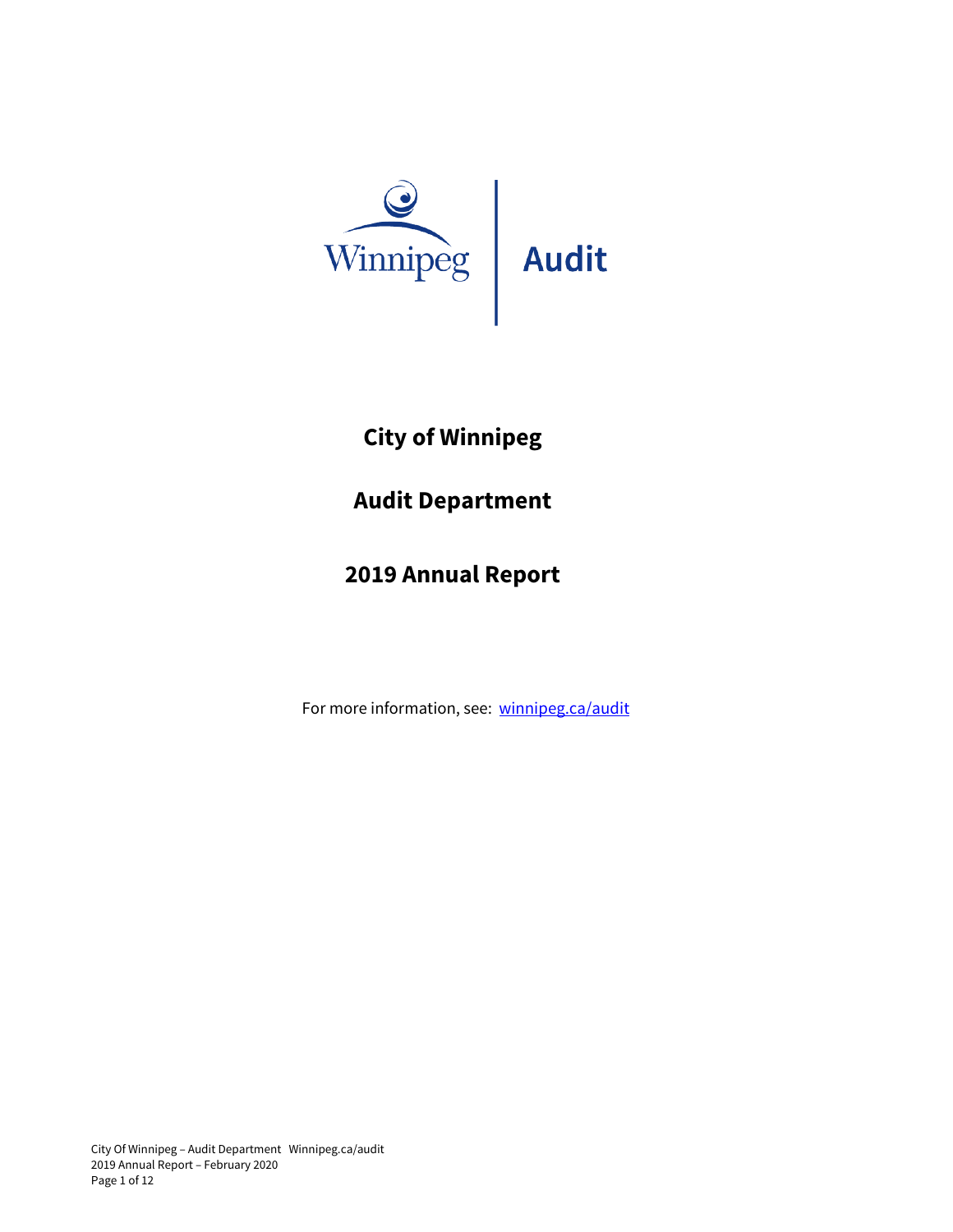The City Auditor is a statutory officer appointed by city Council under The City of Winnipeg Charter. The City Auditor reports to Council through the Audit Committee (Executive Policy Committee) and is independent of the City's Public Service.

The Audit Department is classified as an independent external auditor under Government Auditing Standards due to statutory safeguards that require the City Auditor to report directly to Council, through the Audit Committee. The Audit Department's primary client is City Council, through the Audit Committee (Executive Policy Committee).

The purpose of the Audit Department is to provide independent and objective information, advice and assurance with respect to the performance of civic services in support of open, transparent and accountable government. The value to Council is the ability to use credible information to support their decision- making efforts. Stakeholders are the Public Service and residents.

The City Auditor conducts examinations of the operations of the City and its affiliated bodies to assist Council in its governance role of ensuring the Public Service's accountability for the quality of stewardship over public funds and for the achievement of value for money in City operations.

The Audit Department performs its work in accordance with Government Auditing Standards. These standards provide professional guidance for government-related audits and require us to follow CPA Canada auditing standards and Generally Accepted Government Auditing Standards, also known as the Yellow Book. These provide the framework for conducting high-quality audits with competence, integrity, objectivity, and independence.

Quality assurance practices have been implemented to ensure that Audit reports present information that is reliable, fair and balanced. The Audit Department provides three service lines: Advisory; Assurance and Investigation.

## **2019 Highlights:**

- ▶ 23 reports issued
- ▶ 117 reports 22 new investigations undertaken from Fraud & Waste Hotline reports
- ▶ 62% of audit recommendations were implemented
- ▶ Auditors (FTE) to total organizational staff 1: 1371 compared to other select Canadian Municipalities which is 1: 940\*

Internal Auditor Cost per billable hour \$127.73 compared to Industry benchmark of \$235.00\* ▶Monitored the implementation status of past audit recommendations with the Public Service. This included an average of 50 audit report recommendations (per quarter) contained in 12 Audit reports

▶Successful completion of an ALGA Peer Review receiving a clean opinion about the Departments operation in compliance with Government Auditing Standards

\*Industry benchmarking will be updated in 2020

Additional highlights can be viewed at: [winnipeg.ca/audit](https://winnipeg.ca/audit/default.stm)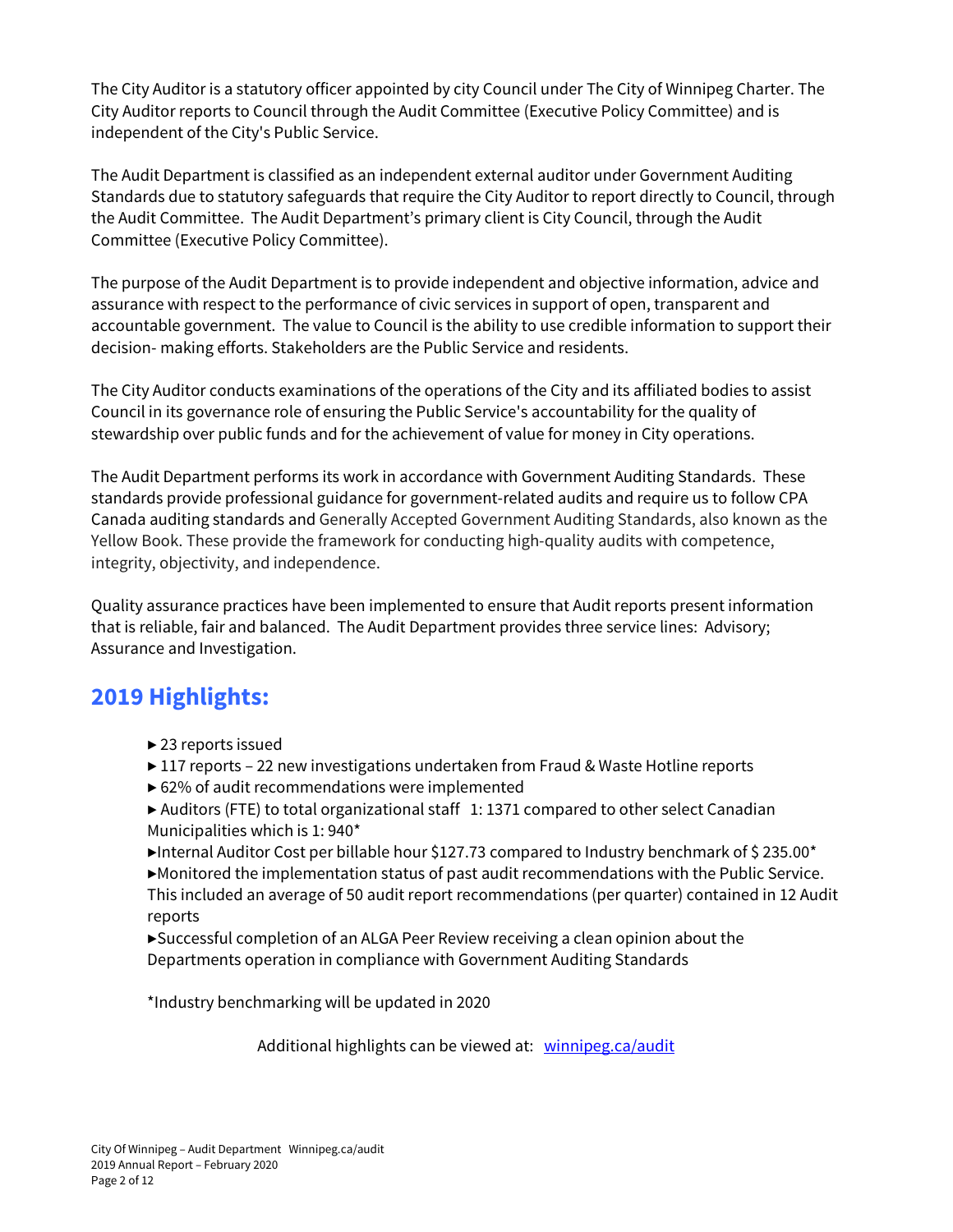## **External Peer Review of the Audit Department**

The Audit Department performs its work in accordance with *Government Auditing Standards (GAS)*. These standards provide professional guidance for government-related audits and require us to follow relevant CPA Canada auditing standards where they are applicable to our work. *Government Auditing Standards* also require an independent external peer review of our operations to be conducted and published every three years. We believe that this requirement provides transparent accountability for the quality of our work to Council and to the public.

The Audit Department had its second peer review covering the period of December 1, 2016 to September 30, 2019, and we have received a clean opinion from the peer review team. It is the opinion of the Association of Local Government Auditors (ALGA) that the Audit Department's quality control system was suitably designed and operating effectively to provide reasonable assurance of our compliance with *Government Auditing Standards* for audits and attestation engagements for the period reviewed.

The peer review team also made four recommendations to further enhance our department's demonstrated adherence to *Government Auditing Standards*. The City Auditor has addressed each of the recommendations in a written response, and has committed to implementing appropriate solutions.

The peer review reports and our response are available on the Audit Department's website: Peer Review [Reports](https://winnipeg.ca/audit/reports.stm#tab-PeerReview) and on the website of the Association of Local Government Auditors: <http://algaonline.org/page/peer-reviewed-organizations>

| <b>Assurance Projects</b>   | <b>Engagements in</b>              | <b>Advisory Services</b>          | <b>Fraud and Waste</b>            |
|-----------------------------|------------------------------------|-----------------------------------|-----------------------------------|
|                             | <b>Progress</b>                    |                                   | <b>Hotline</b>                    |
| <u>Due Diligence:</u>       | $\blacktriangleright$ Contract and | Asset Management                  | $\blacktriangleright$ 117 reports |
| ► Collective                | Vendor Management                  | Advisory committee                | $\blacktriangleright$ 22 new      |
| <b>Bargaining Agreement</b> | $\blacktriangleright$ Continuous   | $\blacktriangleright$ Sustainable | investigations                    |
| <u> Compliance Audits:</u>  | Monitoring                         | Procurement                       |                                   |
| Councillor's Ward           | ▶ Southwest Rapid                  | Committee                         |                                   |
| Allowance Fund              | Transitway (Stage                  | $\blacktriangleright$ Records     |                                   |
| ► Mayor's Expenditure       | Two) and Pembina                   | Management                        |                                   |
| Policy                      | <b>Highway Underpass</b>           | ► Committee                       |                                   |
| <u>Performance Audits</u>   | ► Winnipeg Police                  | City of Winnipeg                  |                                   |
| Independent                 | <b>Board Effectiveness</b>         | Charitable Fund                   |                                   |
| <b>Fairness</b>             | Evaluation                         |                                   |                                   |
| Commissioner                |                                    |                                   |                                   |
| ► Major Capital             |                                    |                                   |                                   |
| Project Estimate            |                                    |                                   |                                   |
| <b>Classifications</b>      |                                    |                                   |                                   |
| Projects                    |                                    |                                   |                                   |
| ► Quarterly Report          |                                    |                                   |                                   |
| Cards                       |                                    |                                   |                                   |

## **2019 projects**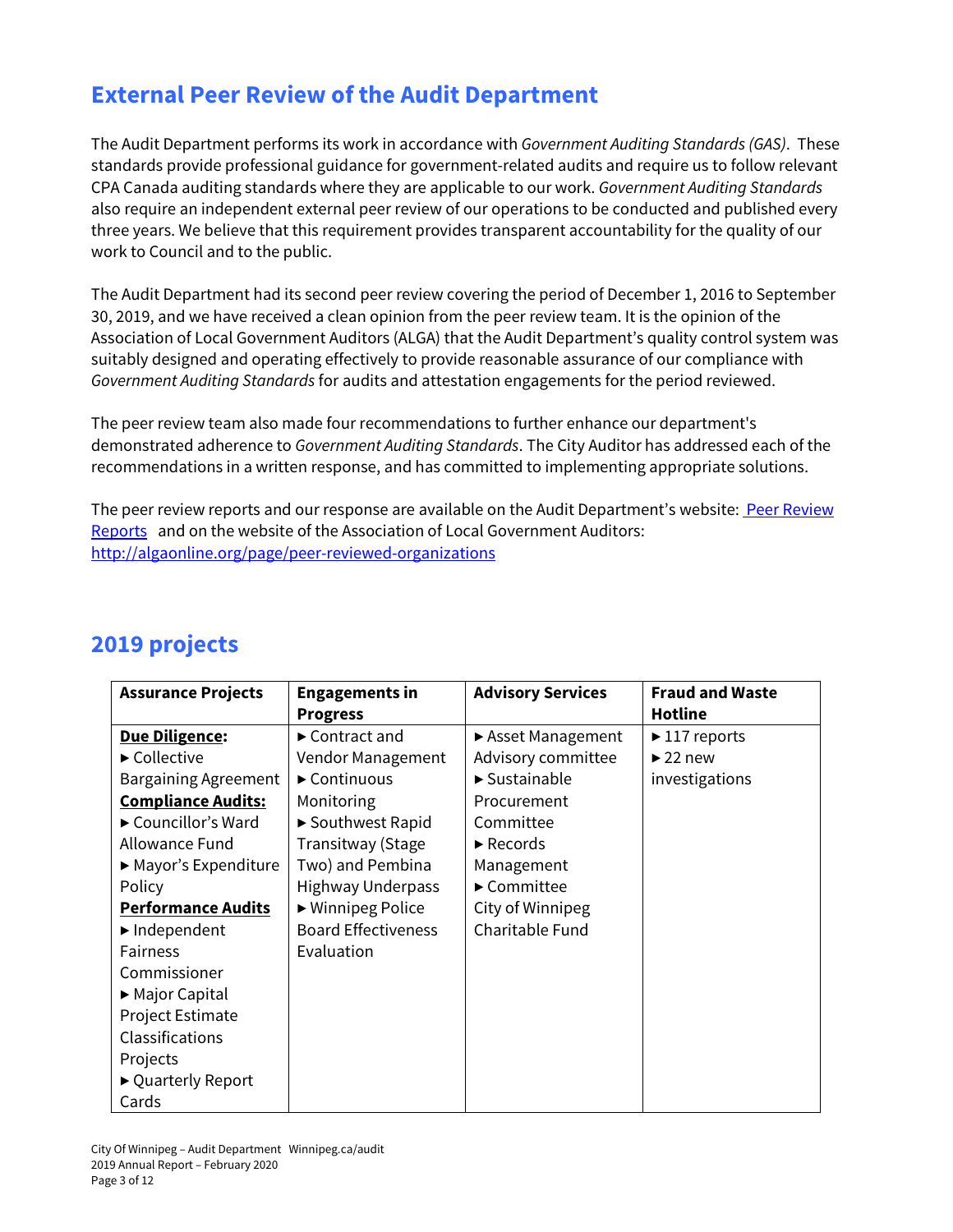|                                                                                               | <b>Issue Date</b> | <b>RECOMMENDATIONS</b> |                          |                          |                |
|-----------------------------------------------------------------------------------------------|-------------------|------------------------|--------------------------|--------------------------|----------------|
| <b>Audit Reports</b>                                                                          |                   | Total                  | Implemented <sup>1</sup> | Not to be<br>Implemented | In<br>Progress |
| <b>Traffic Signals Branch Performance</b><br><b>Audit</b>                                     | $Jun-11$          | 19                     | 17                       | $\mathbf{1}$             | $\mathbf{1}$   |
| <b>Review of the Hired Equipment</b><br><b>Process</b>                                        | $Jul-12$          | 9                      | 5                        |                          | $\overline{4}$ |
| <b>New Fire Paramedic Station</b><br><b>Construction Project</b>                              | Oct-13            | 14                     | 12                       |                          | $\overline{2}$ |
| <b>Non-Monetary Real Estate Grants</b>                                                        | $Jan-14$          | 12                     | 11                       |                          | 1              |
| <b>Winnipeg Police Service</b><br><b>Headquarters Project</b>                                 | $Jul-14$          | 19                     | 18                       |                          | $\mathbf{1}$   |
| <b>Waverly West Arterial Road Project</b><br>Audit (report closed in 2019)                    | Dec-14            | 6                      | 6                        |                          |                |
| <b>Review of the Employee Code of</b><br>Conduct                                              | Apr-17            | 6                      | $\overline{4}$           |                          | $\overline{2}$ |
| <b>By-Law Amalgamation Audit</b>                                                              | $Jun-18$          | 11                     |                          |                          | 11             |
| <b>Legal Services Department Audit</b>                                                        | Feb-18            | 9                      | 5                        |                          | 4              |
| <b>Safety Review of the City of Winnipeg</b><br><b>Outdoor Aquatic Facilities</b>             | Apr-18            | 36                     | $13^{2}$                 | 6                        | 17             |
| <b>William R. Clement Parkway/Sterling</b><br><b>Lyon Parkway Extension Project</b>           | $May-18$          | 15                     | 8                        |                          | $\overline{7}$ |
| <b>Independent Fairness</b><br><b>Commissioner-Summary Report</b><br>Recommendations-July2019 | $July - 19$       | 22                     | 12                       | 4                        | 6              |
| <b>TOTAL</b>                                                                                  |                   | 178                    | 111                      | 11                       | 56             |
| <b>PERCENTAGE</b> (does not equal 100 due to rounding)                                        |                   |                        | 62%                      | 6%                       | 31%            |

Notes:

- 1. Documentation supporting the implementation was reviewed and confirmed by the City Auditor.
- 2. Due to the seasonal nature, not all implemented recommendations have been confirmed by the City Auditor, this will be completed in 2020 Q3 when facilities are open for season.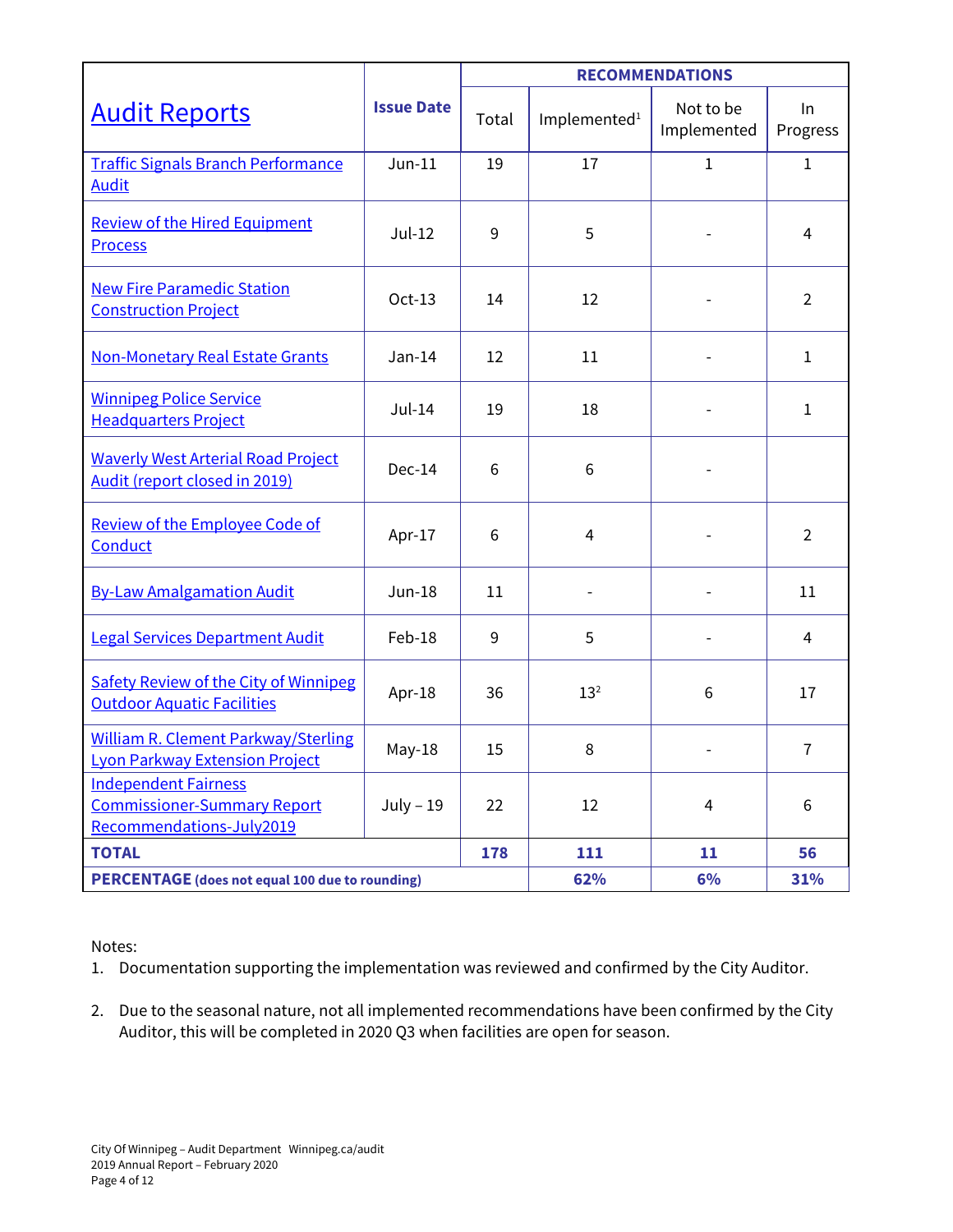## **Current Projects – Assurance Services**

### **Due Diligence Reviews - Collective Bargaining Agreements:**

A Council directive requires that prior to ratification of an agreement; the City Auditor and the external auditor review the full and long-term costs of collective bargaining agreements reported by the Public Service. Our role is to review that the forecasted net incremental costs or savings to the City have been appropriately identified, calculated and summarized in a report, and that all significant assumptions relating thereto have been disclosed. We completed one collective bargaining agreement review in 2019.

#### **Compliance Audit – Mayor's Expenditure Policy**

We audited the Mayor's expenditures incurred under the Mayor's Expenditure Policy for the year ending December 31. The purpose of the audit is to evaluate compliance with the policy requirements and principles of the fund. The fund provides monies to the Mayor to operate their office, to communicate with constituents and to represent and support local communities.

The results of the audit were reported to the Audit Committee of Council in July 2019.

### **Compliance Audits – Councillors' Ward Allowance Fund**

We audited the ward allowance and chairperson expenditures incurred under the CWA Fund Policy for the year ending December 31. The purpose of the audit is to evaluate compliance with the policy requirements and principles of the fund. The CWA fund provides monies to City Councillors to operate their ward offices, to communicate with constituents, to represent and support their wards and local communities, and to cover the additional expenses of chairing specific committees of Council.

The CWA funds of 15 City Councillors and 12 chairperson accounts were audited for the 2018 calendar year. The results of the audits were reported to the Governance Committee of Council in June 2019.

### **Major Capital Project Estimate Classifications - NEWPCC**

The estimate classes for new major capital projects are audited to provide Council with assurance that the estimate classes have been appropriately determined and disclosed. Preparation of budget estimates and disclosure of the estimate classes for the capital projects is the responsibility of the Public Service. The classification system used is based on the recommended practices of the Association for the Advancement of Cost Engineering (AACE).

The estimate classification audit reports for the NEWPCC Upgrade: Power Supply and Headworks Facilities and NEWPCC Upgrade: Biosolids Facilities were provided to Council for investment decisions in 2019. Both estimates were found to be fairly presented in all material respects as Class 3 estimates based on the recommended practices of the AACE.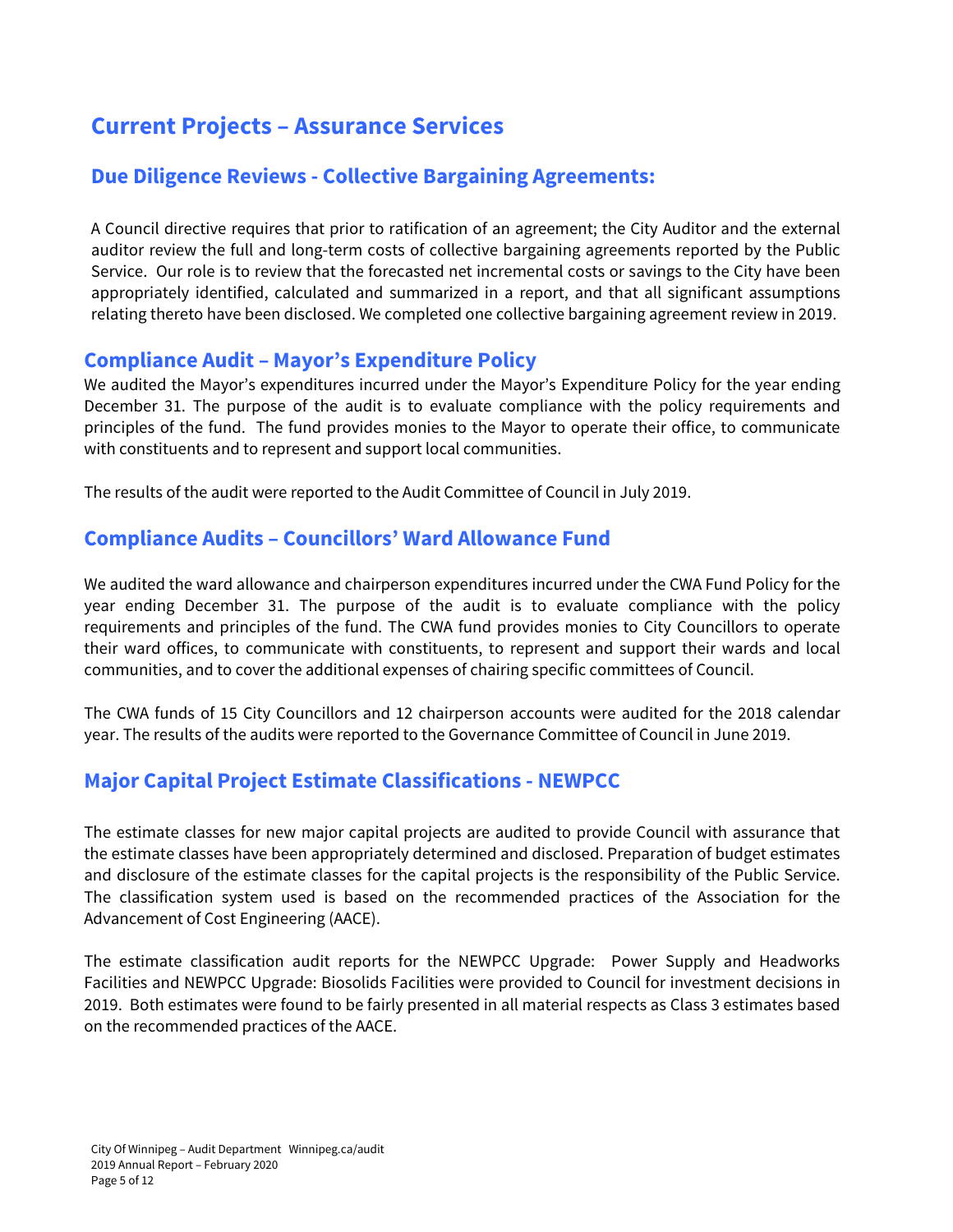### **Independent Fairness Commissioner (IFC)**

Council motion created the Independent Fairness Commissioner (IFC) role, the mandate is to review and provide assurance on real estate transactions before they are presented to Standing Policy Committee/Council.

The objective of the IFC is to ensure that real estate transactions and management services adhere to the policies and procedures of the City of Winnipeg and to consider if the goals of being open, fair and transparent have been met. Real Estate Transactions requiring Committee of Council approval are audited by the IFC and the reports are submitted to the Standing Policy Committee on Property and Development, Heritage, and Downtown Development.

A contract was awarded to Deloitte LLP, under RFP No. 288-2017, to act in the capacity of the IFC. The IFC completed 29 real estate transaction audits in 2019.

### **Quarterly Report Cards**

Once an Audit is complete, the next step is implementation of the recommendations. The Audit Department provides a list of the audit recommendations to the Public Service Director of the department that was audited. The Public Service prepares an action plan and target for completion date. The implementation of the audit recommendations is the responsibility of the Public Service.

Status updates are provided to the Audit Department on a quarterly basis; after presentation to the Audit Committee these are posted at: **[Quarterly Report Cards](https://winnipeg.ca/audit/reports.stm#tab-QuarterlyReports)** 

The Public Service provides an update for all recommendations. For recommendations in progress this includes a target completion date. Documentation supporting implementation and progress is reviewed by the Audit Department for confirmation. If the Public Service indicates that a recommendation will not be implemented, residual risk is identified and discussed with the Department and reported to Audit Committee.

Audit recommendations are typically monitored for implementation for five years after completion of the Audit.

### **QRC – Safety Review of the City of Winnipeg Outdoor Aquatic Facilities**

In August of 2019, the Audit Department attended to specific Outdoor Aquatic Facilities to confirm implementation of the Audit recommendations. On site observation is required to confirm the implementation of the recommendations as they involved physical improvements. The Audit Department will attend to specific sites in 2020 to further confirm implementation of recommendations.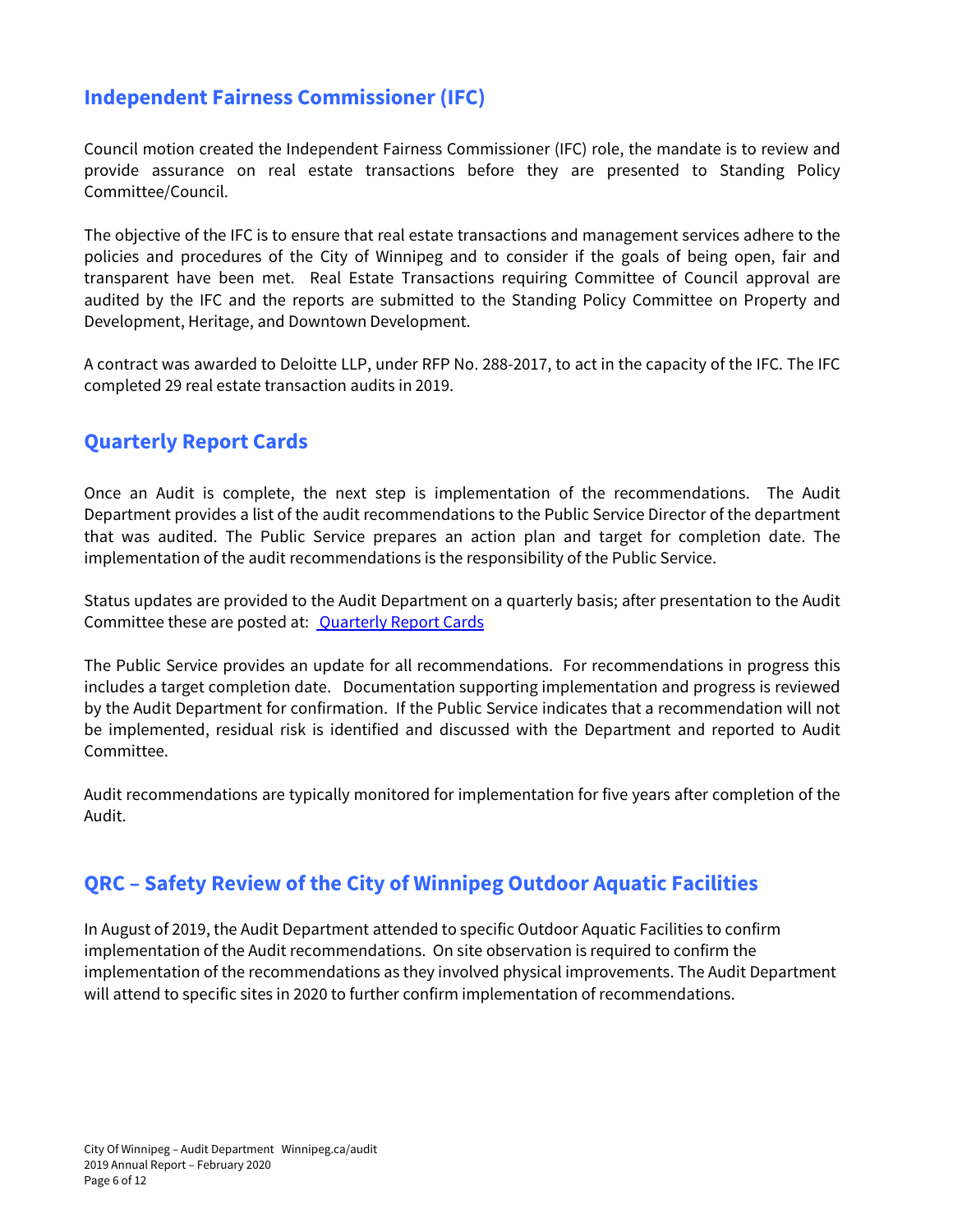## **Current Projects: Performance Audits**

### **[Independent Fairness Commissioner -](https://winnipeg.ca/audit/pdfs/reports/2019/IndependentFairnessCommissioner-SummaryReportRecommendations-July2019.pdf) Summary Report Recommendations**

Council created the IFC role to have the power to review all Real Estate Transactions and Management Services before they are presented to the Standing Policy Committee and/or Council. In June 2017, the City Auditor engaged Deloitte LLP to provide certain services as part of the IFC role. The first six months of the contract was devoted to developing a Compliance Framework, which is used as the basis for the performance of compliance audits, and creating a report template to ensure consistency in presentation of audit findings to Committee members. In 2018, the IFC completed compliance audits in connection with 35 real estate and management services transactions and submitted the associated reports to the SPC PDHDD. After reviewing the findings from the IFC reports issued, the City Auditor identified that a report summarizing the IFC observations would provide meaningful information to Committee members. The summary report was presented to SPC PDHDD on March 4, 2019 and included 22 recommendaitons.

### **Engagements in Progress:**

### **Winnipeg Police Board Effectiveness Evaluation**

The Winnipeg Police Board (WPB) is required to comply with *[The Police Services Act](https://web2.gov.mb.ca/bills/39-3/b016e.php)* to operate in accordance with the policy and procedures manual developed for police boards by the Manitoba Police Commission (MPC). Chapter 3.9 of the MPC Manual sets out a policy and related procedures to evaluate the effectiveness of the police boards in carrying out their legislative mandates. The policy requires the police board to evaluate its effectiveness at least every three years, and provides guidance for carrying out the evaluation.

The Board has engaged the Chief Performance Officer (City Auditor) to administer the evaluation and ensure objectivity. The methodology involves a questionnaire and policy and procedure checklist. The City of Winnipeg's Audit department completed the last engagement in 2016.

The purposes of the engagement are:

- To ensure that the Board maintains compliance with the MPC Manual, which reinforces that measuring the Board's effectiveness forms part of good governance practice.
- To identify aspects of the Board's operations that can be improved and incorporated into the goals of subsequent annual business plans.

The engagement was in progress at the end of 2019. We expect to report on the results in 2020.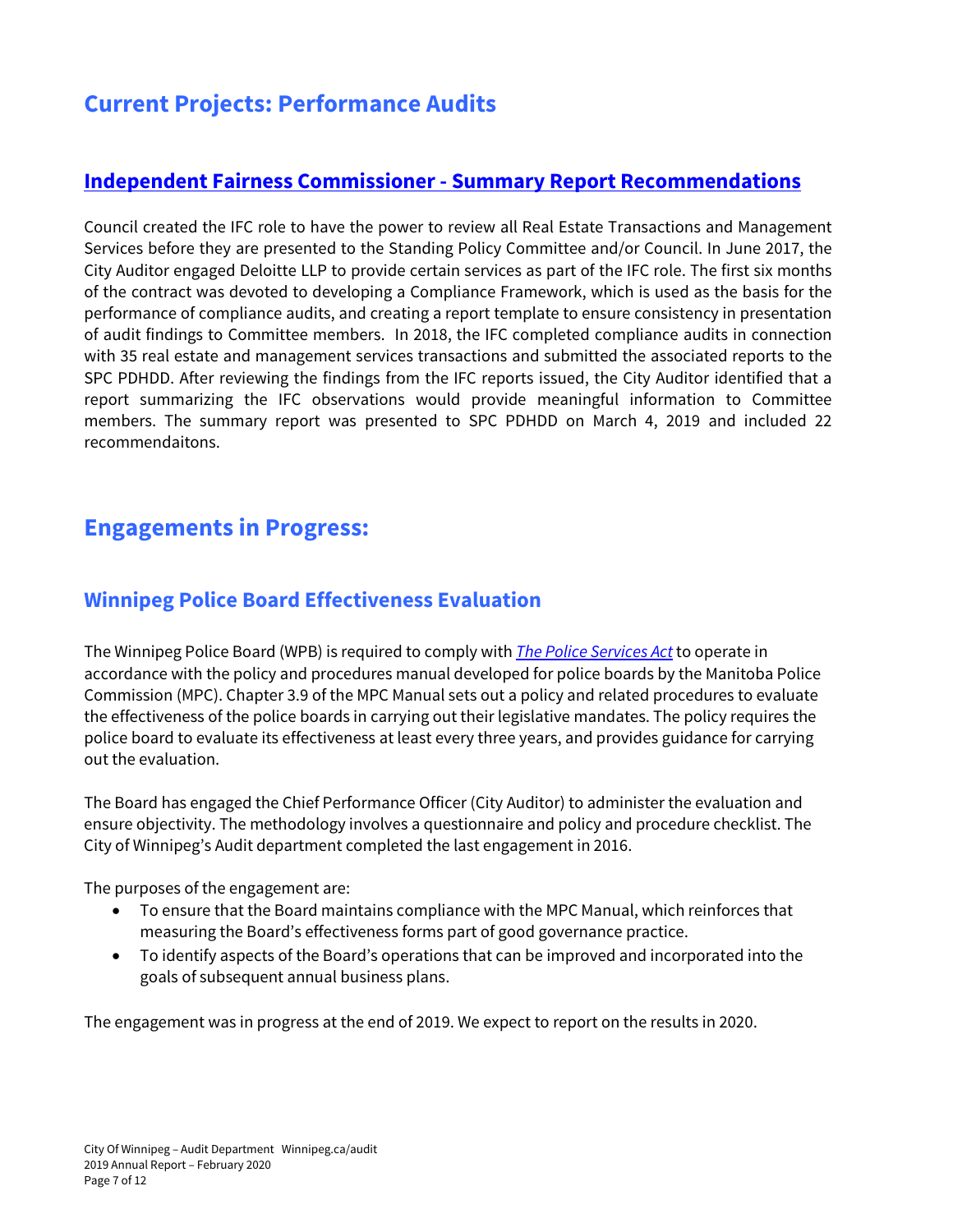### **Contract & Vendor Management**

An audit of the City of Winnipeg's Contract and Vendor Management was included in the Strategic Plan and Audit Plan 2017 – 2018. The scope of the audit is city-wide with a focus on non-capital contract/vendor management practices post contract award. Individual contracts can range in value from a few hundred dollars to several million dollars. Ensuring that contractors are held accountable for compliance with requirements and City contract administrators are fulfilling their required roles is key to protecting the City's investment.

The objectives of this audit are:

- 1. Evaluate the performance of contract/vendor management within the City of Winnipeg.
- 2. Examine processes and procedures, adequacy of systems and effectiveness of controls in place to achieve contract/vendor management goals and objectives.
- 3. Determine whether sufficient performance information is provided to Council for contract management.

The engagement was in progress at the end of 2019. We expect to report on the results in 2020.

### **Continuous Monitoring**

A Continuous Monitoring Program is the ongoing review and identification of financial transactions that fall outside parameters defined by management. The objective of a continuous monitoring program is to provide reports to management that assist in monitoring financial transactions, detecting unusual expenses and identifying areas where internal controls could be strengthened.

The objectives of this project are:

- To evaluate the value to the Public Service of implementing a continuous monitoring program, in which management uses exception reports generated using information from PeopleSoft to proactively identify unusual transactions on an ongoing basis.
- To explore the value of using the information generated through continuous monitoring reports in Audit Department processes.

This project was completed in two stages. In the first stage, a contract was awarded to Deloitte LLP, under RFP 57-2017, to evaluate the opportunity to implement a program in the City's PeopleSoft financial system. Deloitte provided a report in 2018 which identified that while the City does not have an ongoing continuous monitoring program various departments within the City employ ad-hoc control monitoring activities to mitigate key process risks. The report presented improvement opportunities to develop a continuous monitoring program and made recommendations based on leading practices.

The second stage of this project was conducted by the Audit Department. A risk assessment was conducted on the business processes identified by Deloitte in which continuous monitoring reports could be generated on. Payroll was identified as the first business process to evaluate. The data on overtime, standby pay and employee information was analyzed and follow up was requested on the transactions which fell outside of the defined criteria. An analysis on the data identified in the reports was conducted by the Audit Department.

The project was in progress at the end of 2019. A final report will be issued in 2020.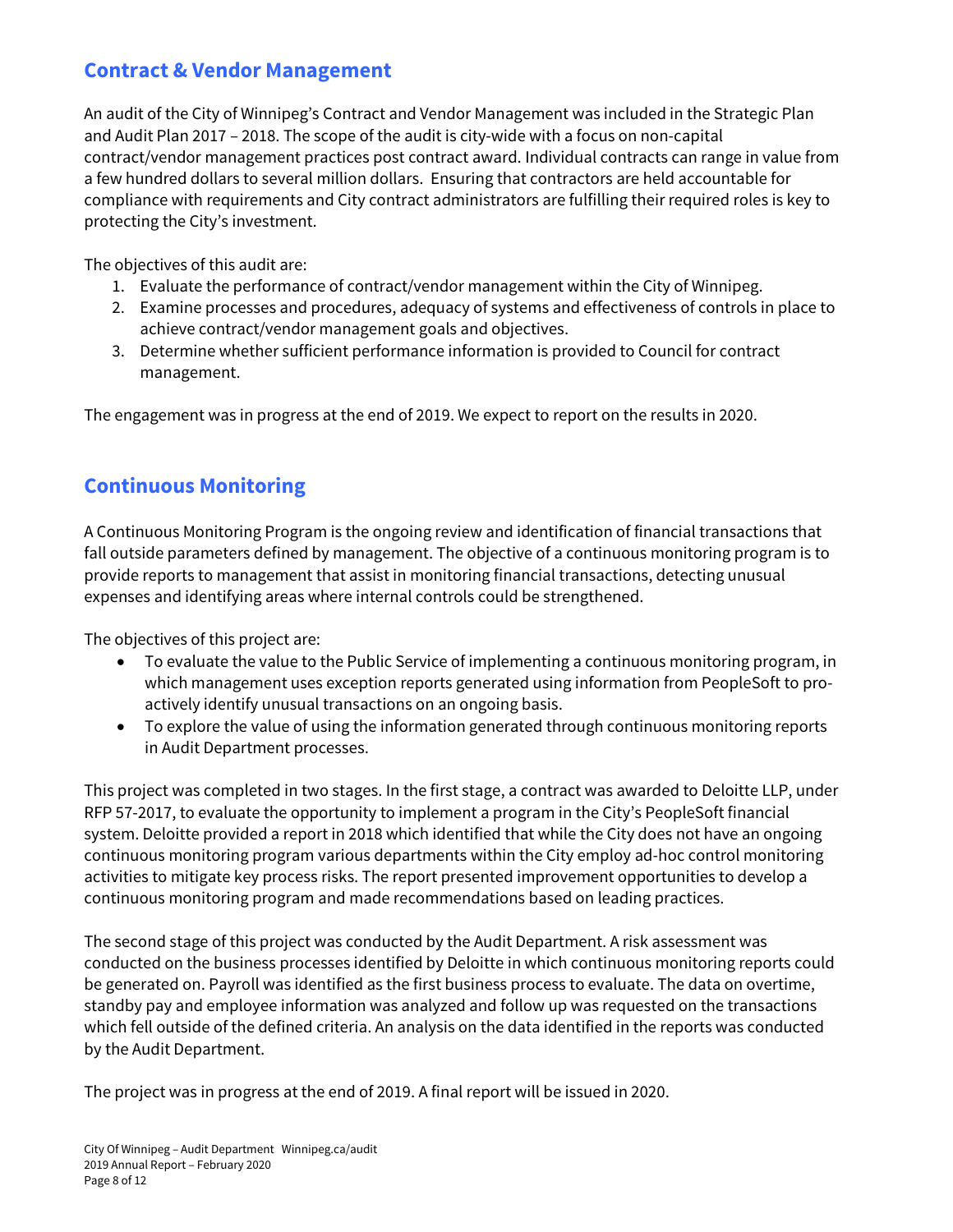### **Southwest Rapid Transitway (Stage 2) and Pembina Highway Underpass Audit**

Southwest Rapid Transitway (Stage 2) and Pembina Highway Underpass is one of the largest capital projects that the City has embarked upon. Appropriate communication is important to allow key stakeholders to fulfill their roles in relation to the project; it also keeps the public informed on project performance. The Audit Department will be releasing quarterly audit reports that provide assurance on the reporting processes and selected key project management areas throughout the construction of the project.

The objectives of the quarterly audit reports are:

- To provide assurance that appropriate reporting is occurring for the project based on regulatory requirements, City policies and procedures, and agreements with third parties
- To provide assurance that appropriate financial status reporting is occurring for the project
- To provide assurance that appropriate risk management is occurring in the project

In 2019, three quarterly audit reports were released covering the periods of January 1 – March 31, 2018, April 1 – June 30, 2018 and July 1 – November 30, 2018. Due to the 2018 Municipal election the Standing Policy Committee on Finance approved a revised major capital project reporting schedule. The quarterly audit report for this period was also extended to accommodate the change in the project reporting schedule; the third quarter report was for five months. The remaining quarterly audit report for 2018 was in progress at the end of 2019. We expect to continue to report quarterly on the project until construction is completed.

The report of the third quarter period included one recommendation to implement a process to ensure that new or additional reporting requirements adopted by Council or its committees are embedded into existing reporting processes. The Public Service agreed to implement this recommendation.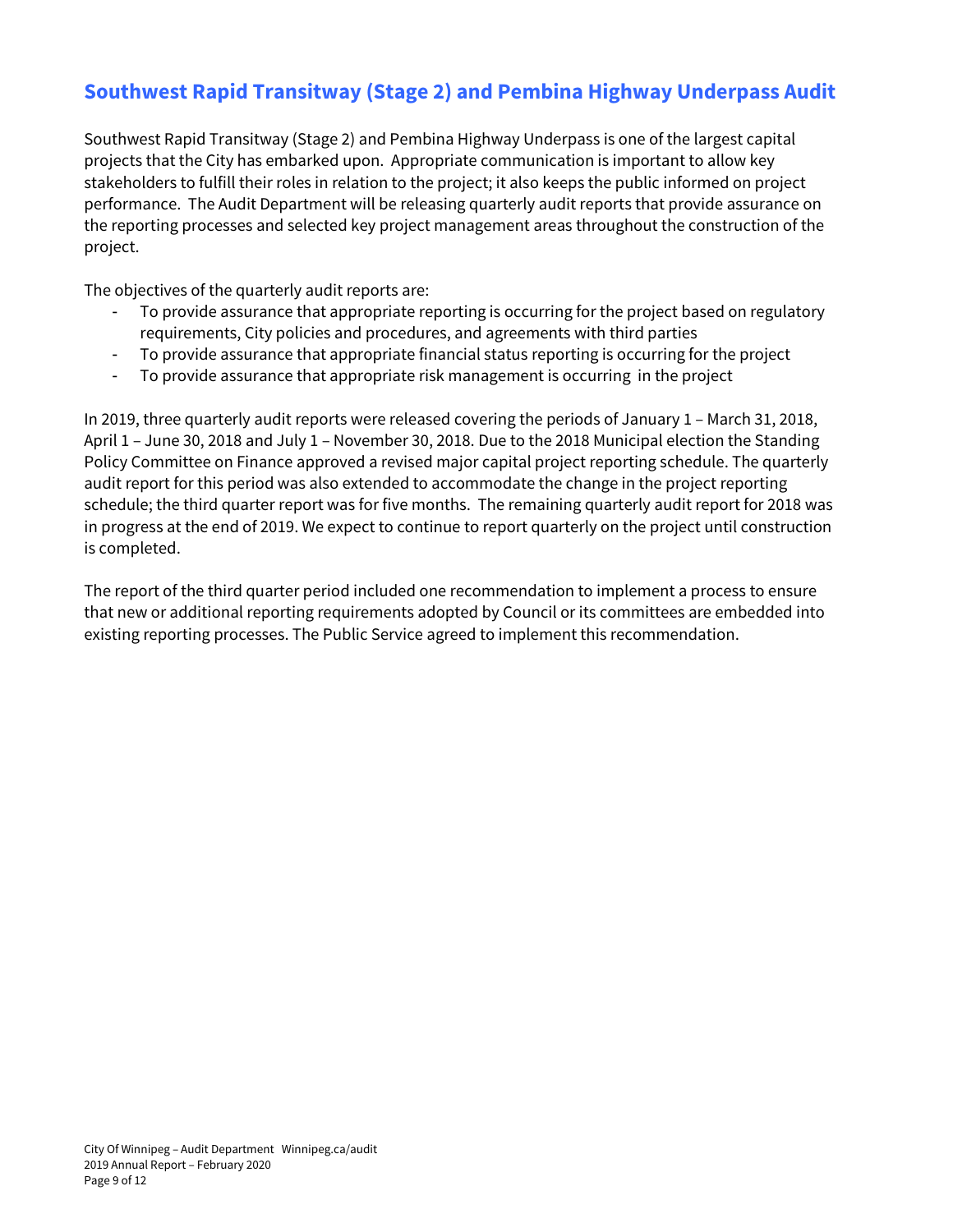## **Investigation Services**

The Audit Department provides investigation services based on information identified in reports submitted through the [Fraud and Waste Hotline](https://winnipeg.ca/audit/hotline.stm), audit projects, Council, Public Service or resident's request. The Public Service is required to report fraud, theft, misappropriation or related irregularities in accordance with an Administrative Standard.

The Fraud and Waste Hotline is a confidential and anonymous service accessible to everyone to make reports 24/7/365. We review every report that is received and will investigate when appropriate supporting information is provided.

While maintaining an independent and objective perspective, we conduct our services using a cooperative approach. Investigations are in accordance with internal procedures, guidelines, as well as professional standards. We consult with and work closely with the Public Service who are responsible for taking appropriate action to resolve concerns identified during an investigation.

| <b>Report Category</b>                               | 2017  | 2018     | 2019           |
|------------------------------------------------------|-------|----------|----------------|
| <b>Financial Reporting and Accounting</b>            |       | 0        |                |
| Health and Safety, Environment                       | 0     | $\Omega$ | 5              |
| Unethical Conduct and Conflict of Interest           | 16    | 9        | 15             |
| Manipulation or Falsification of Data                |       | 4        | 3              |
| Harm to People or Property                           | 0     |          |                |
| Theft, Embezzlement, Fraud                           | $41*$ | 62       | 58             |
| Violation of Laws, Regulations, Policies, Procedures | 8     | 25       | 16             |
| Organization                                         | 0     | 0        | 0              |
| Management/Supervisor                                |       | $\Omega$ | 0              |
| <b>Compensation, Pension and Benefits</b>            | 2     | C        |                |
| <b>Product/Customer Service</b>                      | 0     | $\Omega$ | 0              |
| <b>Office and Equipment Requirements</b>             | 0     | $\Omega$ | $\overline{2}$ |
| Safety and Security Issues                           | 0     |          | 3              |
| Suggestions for Improvement                          | 0     |          |                |
| Miscellaneous                                        | 8     |          | 9              |
| Undefined                                            | 6     | 2        | 2              |
| *a duplicate report required only one investigation  |       |          |                |
| Total                                                | 84    | 114      | 117            |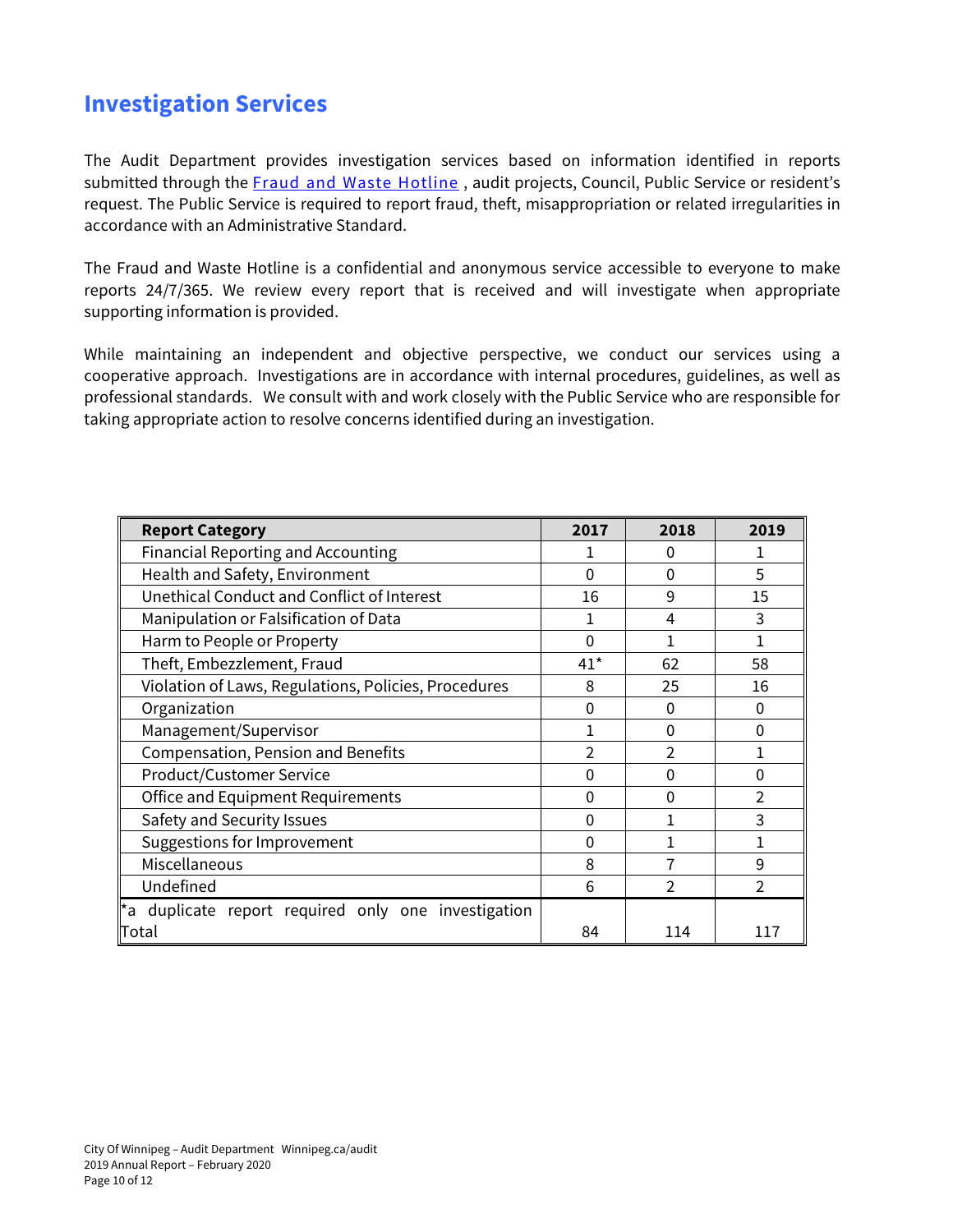Disposition of reports:

We gather and review evidence to substantiate or dispel all reports.

"No Action" is typically due to insufficient information being provided to support the allegation.

| <b>Report disposition</b>                                  | 2018<br><b>Carried over</b> | 2019 | <b>Reports</b><br><b>Closed</b> |
|------------------------------------------------------------|-----------------------------|------|---------------------------------|
| No Action                                                  | 0                           | 8    | 8                               |
| Referral to external agency                                |                             | 59   | 61                              |
| Investigation by Audit Department/other City<br>Department | 9                           | 27   | 36                              |
| Ongoing investigation                                      | 6                           | 22   |                                 |

| <b>Closed Reports</b> |  |        |  |
|-----------------------|--|--------|--|
| Substantiated         |  | Closed |  |
| Unsubstantiated       |  | Closed |  |

A closed report will be marked as unsubstantiated if there is a lack of evidence to support the specific allegation(s) contained within the report. It is important to note that through the investigation process, opportunities to revise internal processes and controls may be identified and result in recommendations to management.

Through the investigations conducted in 2019, the following actions were taken:

- Theft of City property was identified and confirmed through an investigation by the Winnipeg Police Service. The employee was terminated.
- Communication was sent out by department management to City of Winnipeg employees reminding them of the City's Code of Conduct and appropriate use of City property.
- Department management is working with human resources to update internal policy on the use of City property for personal use.
- PeopleSoft access privileges for human resources data was reviewed and updated.
- Department management is developing guidance to define acceptable flexible work arrangements for employees.
- Various departments issued communications to employees on appropriate use of city vehicles including idling times.
- Employee time reporting processes were revised in a couple of departments to ensure time is accurately recorded in PeopleSoft.
- Identification of an employee using employment position for personal benefit, the investigation is ongoing.

Visit: [Fraud and Waste Hotline](https://winnipeg.ca/audit/hotline.stm) or call: 1- 866- 840- 5837